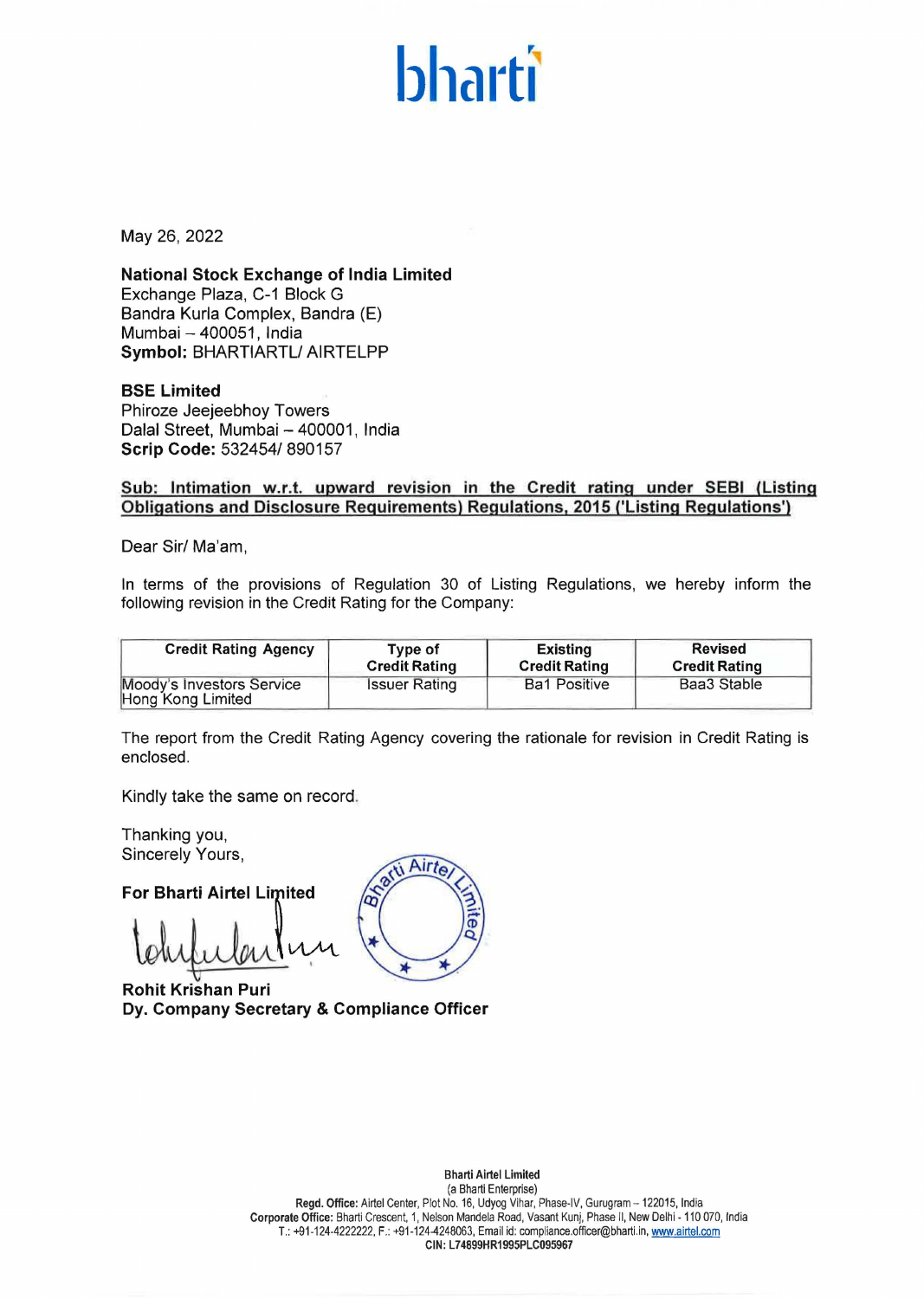## Moopy's **INVESTORS SERVICE**

### **Rating Action: Moody's upgrades Bharti to Baa3; Outlook stable**

#### **26 May 2022**

Hong Kong, May 26, 2022 -- Moody's Investors Service has assigned a Baa3 issuer rating to Bharti Airtel Ltd. (Bharti). At the same time, Moody's has withdrawn the company's Ba1 corporate family rating (CFR).

Moody's has also upgraded to Baa3 from Ba1 the senior unsecured debt rating on the bonds issued by Bharti as well as on the backed senior unsecured notes issued by Bharti Airtel Int'l (Netherlands) B.V.

Moody's has changed the outlook on the ratings to stable from positive.

"The rating upgrade reflects the continued strengthening of Bharti's operational metrics as well as the stabilization of its financial profile, including lower leverage levels and improving profitability," says Annalisa Di Chiara, a Moody's Senior Vice President. "Moreover, we expect that these improvements can be sustained given Bharti's solid market position, rising profitability at its core Indian mobile business and prudent financial management."

#### RATINGS RATIONALE

Bharti's Baa3 rating considers the company's position as one of the largest telecom service operators globally in terms of subscribers (491 million), its solid market position in India's (Baa3 stable) high-growth mobile market and its large spectrum holdings. Bharti's proven ability to access capital markets and the benefits of its strong and supportive shareholder base are also reflected in the ratings.

The company reported over a 25% increase in its consolidated adjusted EBITDA to INR581 billion for the fiscal year ended 31 March 2022 compared with that in the prior year.

This reflects a growing proportional share in its 4G subscriber base and the further step-up in average revenue per user (ARPU) at the company's core Indian mobile services segment -- which contributes around 53% of consolidated EBITDA. The company's tariff increase in December 2021 helped drive ARPUs higher and supports Moody's expectation of a sustainable profitability level over the next 12-18 months.

Moody's expects a further 15%-20% increase in Bharti's consolidated adjusted EBITDA by the end of fiscal 2023, reflecting stable growth at its Indian operations and African operations, which are held through its 56% owned subsidiary, Airtel Africa plc (Airtel Africa), and contribute around 30% of consolidated EBITDA.

While some uncertainty remains related to spectrum purchases and the funding for further 5G investments, Moody's still expects Bharti to maintain leverage measures that are consistent with an investment grade rating. This expectation is based on the trajectory of the company's profitability and the cash flow savings accruing from the moratorium of statutory dues payable to the government. The company's leverage, as measured by adjusted debt/EBITDA, also dropped to around 3.0x as of 31 March 2022 from 3.8x in 2021.

Moody's also expects investments in 5G spectrum, should an auction occur over the next few months, will not worsen the company's leverage profile. This is based on Moody's assumption that the company will largely fund its participation with cash and cash flow from operations and also has additional calls on its remaining balance under the rights issue (or up to INR158 billion). As a result, Moody's still expects consolidated leverage, to remain within the 2.5x-3.0x range in the year ending 31 March 2023.

Consolidated metrics include the full consolidation of Airtel Africa. As the subsidiary is less than wholly owned, Moody's also continues to monitor leverage and debt reduction at the Indian operations to assess the underlying operating performance of that business. Over the next 24 months, the agency expects leverage for the Indian operations on a standalone basis, as measured by adjusted debt/EBITDA, to remain below 3.5x.

#### **OUTLOOK**

The stable outlook reflects Bharti's improving operating profile credit metrics, including Moody's expectation of growing free cash flows and liquidity over the next 12-24 months, particularly at the core Indian operations. Moody's expects consolidated adjusted debt/EBITDA to remain stable or improve, even with investments in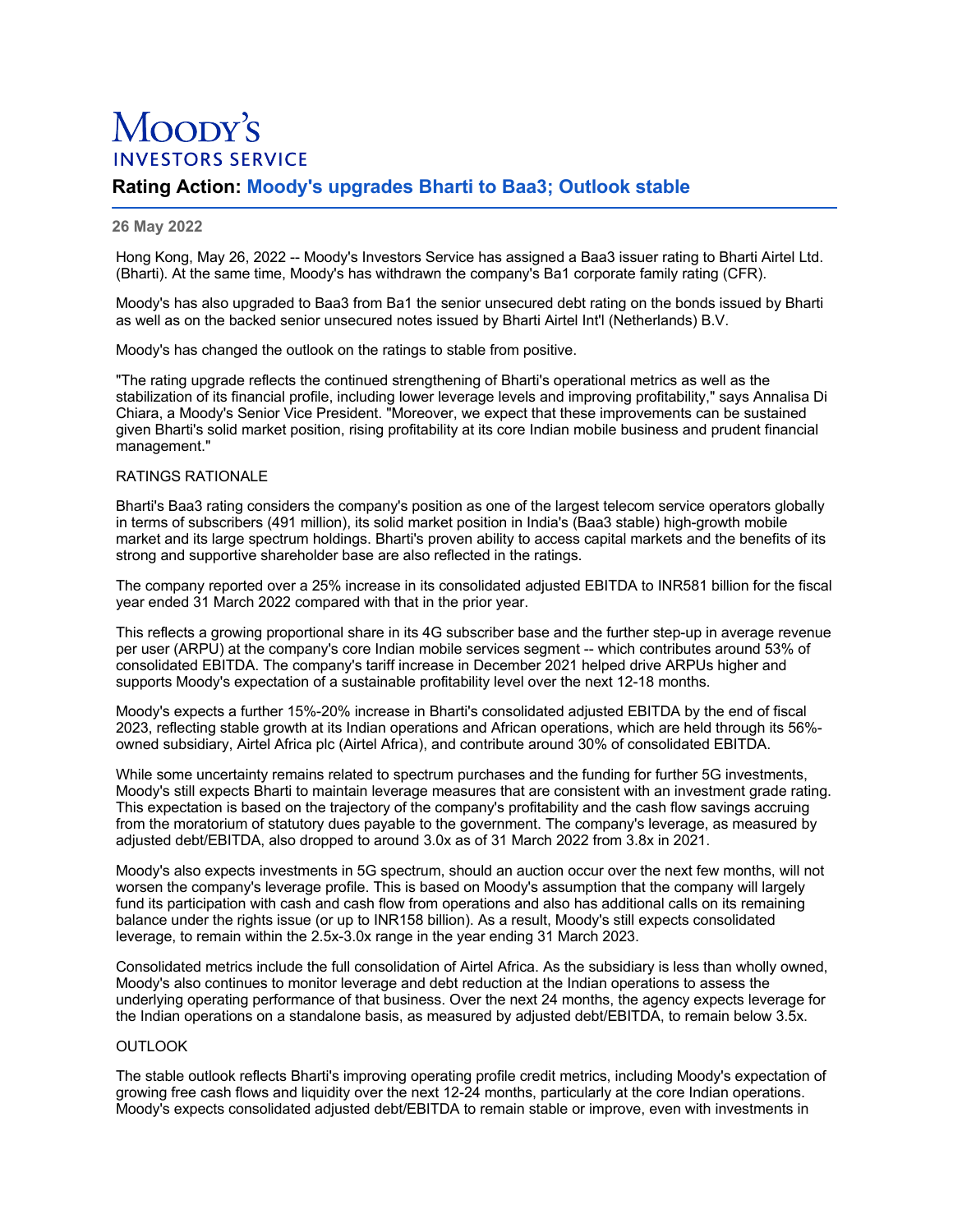5G spectrum, and that cash flow savings from the moratorium will continue to be redeployed to reduce debt permanently.

#### FACTORS THAT COULD LEAD TO AN UPGRADE OR DOWNGRADE OF THE RATINGS

An upgrade is unlikely over the near term given the recent upgrade. However, credit metrics indicative of a higher rating level include (1) adjusted consolidated debt/EBITDA falling below 2.0x on a consistent basis, and (2) retained cash flow/adjusted debt remaining above 35% on a sustained basis. However, Bharti's ratings can be upgraded only if the sovereign rating is upgraded, because the company's ratings are capped at the sovereign's.

On the other hand, the rating could be downgraded if there is a reversal in the company's profitability, a significant deterioration in its liquidity position or any adverse changes in the competitive or regulatory environments that would derail the continued improvement in profitability, cash flows and leverage. Credit metrics that would indicate such deterioration include (1) adjusted consolidated debt/EBITDA sustaining above 3.0x or (2) retained cash flow/adjusted debt falling below 25% on a sustained basis. Moody's would also downgrade Bharti's rating if the Indian sovereign rating is downgraded.

The principal methodology used in these ratings was Telecommunications Service Providers published in January 2017 and available at <https://ratings.moodys.com/api/rmc-documents/48906> . Alternatively, please see the Rating Methodologies page on [https://ratings.moodys.com](https://ratings.moodys.com/) for a copy of this methodology.

Founded in 1994, Bharti Airtel Ltd. is the third-largest telecommunications service provider globally, based on total number of subscribers. As of 31 March 2022, it had around 491 million customers across operations in 17 countries in South Asia and Africa.

#### REGULATORY DISCLOSURES

For further specification of Moody's key rating assumptions and sensitivity analysis, see the sections Methodology Assumptions and Sensitivity to Assumptions in the disclosure form. Moody's Rating Symbols and Definitions can be found on<https://ratings.moodys.com/rating-definitions>.

For ratings issued on a program, series, category/class of debt or security this announcement provides certain regulatory disclosures in relation to each rating of a subsequently issued bond or note of the same series, category/class of debt, security or pursuant to a program for which the ratings are derived exclusively from existing ratings in accordance with Moody's rating practices. For ratings issued on a support provider, this announcement provides certain regulatory disclosures in relation to the credit rating action on the support provider and in relation to each particular credit rating action for securities that derive their credit ratings from the support provider's credit rating. For provisional ratings, this announcement provides certain regulatory disclosures in relation to the provisional rating assigned, and in relation to a definitive rating that may be assigned subsequent to the final issuance of the debt, in each case where the transaction structure and terms have not changed prior to the assignment of the definitive rating in a manner that would have affected the rating. For further information please see the issuer/deal page for the respective issuer on [https://ratings.moodys.com](https://ratings.moodys.com/).

For any affected securities or rated entities receiving direct credit support from the primary entity(ies) of this credit rating action, and whose ratings may change as a result of this credit rating action, the associated regulatory disclosures will be those of the guarantor entity. Exceptions to this approach exist for the following disclosures, if applicable to jurisdiction: Ancillary Services, Disclosure to rated entity, Disclosure from rated entity.

The ratings have been disclosed to the rated entity or its designated agent(s) and issued with no amendment resulting from that disclosure.

These ratings are solicited. Please refer to Moody's Policy for Designating and Assigning Unsolicited Credit Ratings available on its website [https://ratings.moodys.com](https://ratings.moodys.com/).

Moody's considers a rated entity or its agent(s) to be participating when it maintains an overall relationship with Moody's. Unless noted in the Regulatory Disclosures as a Non-Participating Entity, the rated entities are participating and the rated entities or their agent(s) generally provide Moody's with information for the purposes of its ratings process. Please refer to www.moodys.com for the Regulatory Disclosures for each credit rating action under the ratings tab on the issuer/entity page and for details of Moody's Policy for Designating Non-Participating Rated Entities.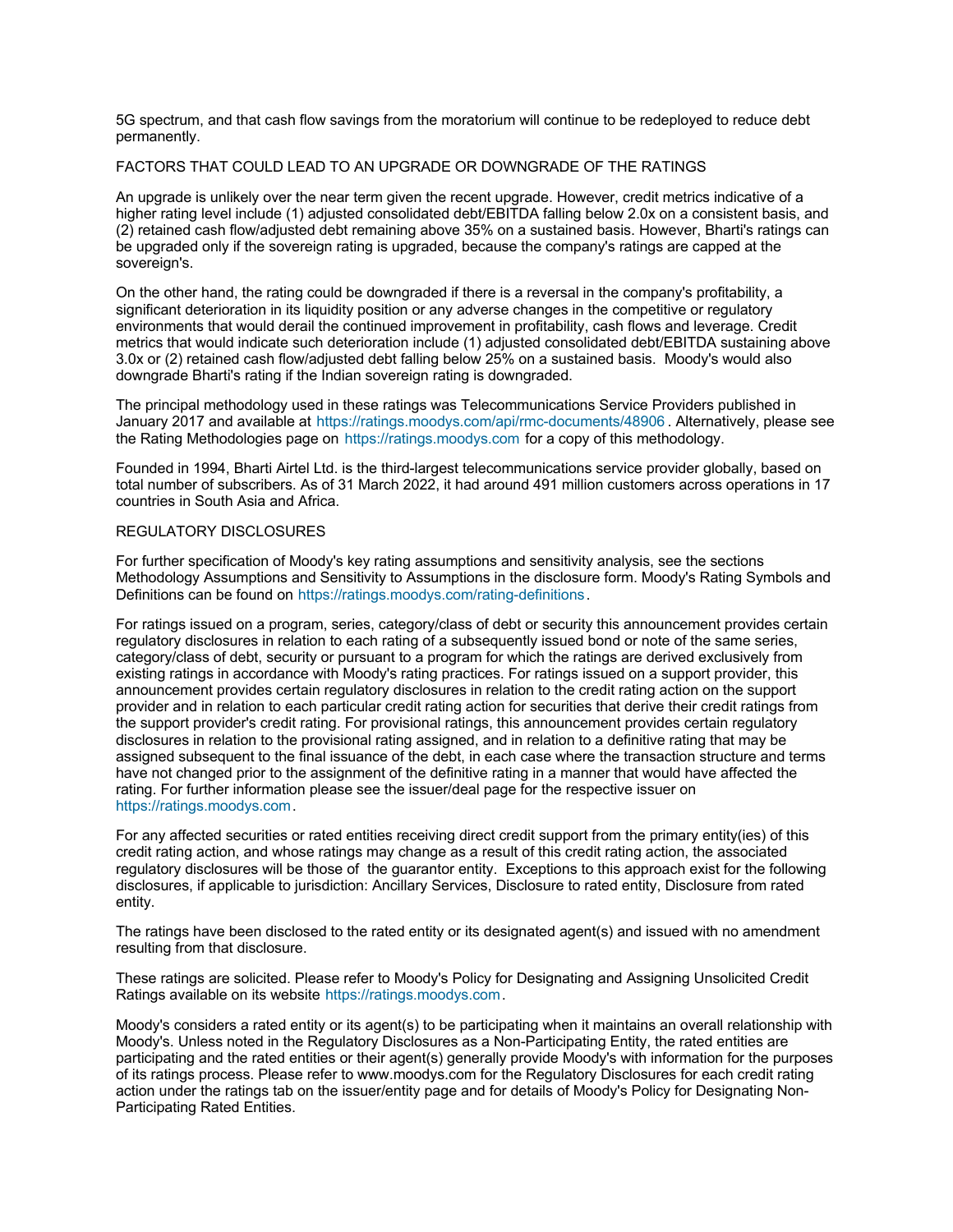Regulatory disclosures contained in this press release apply to the credit rating and, if applicable, the related rating outlook or rating review.

Moody's general principles for assessing environmental, social and governance (ESG) risks in our credit analysis can be found at [https://ratings.moodys.com/documents/PBC\\_1288235](https://ratings.moodys.com/documents/PBC_1288235).

The Global Scale Credit Rating on this Credit Rating Announcement was issued by one of Moody's affiliates outside the EU and is endorsed by Moody's Deutschland GmbH, An der Welle 5, Frankfurt am Main 60322, Germany, in accordance with Art.4 paragraph 3 of the Regulation (EC) No 1060/2009 on Credit Rating Agencies. Further information on the EU endorsement status and on the Moody's office that issued the credit rating is available on [https://ratings.moodys.com](https://ratings.moodys.com/).

The Global Scale Credit Rating on this Credit Rating Announcement was issued by one of Moody's affiliates outside the UK and is endorsed by Moody's Investors Service Limited, One Canada Square, Canary Wharf, London E14 5FA under the law applicable to credit rating agencies in the UK. Further information on the UK endorsement status and on the Moody's office that issued the credit rating is available on [https://ratings.moodys.com](https://ratings.moodys.com/).

Please see https://ratings.moodys.com for any updates on changes to the lead rating analyst and to the Moody's legal entity that has issued the rating.

Please see the issuer/deal page on https://ratings.moodys.com for additional regulatory disclosures for each credit rating.

The first name below is the lead rating analyst for this Credit Rating and the last name below is the person primarily responsible for approving this Credit Rating.

Annalisa Di Chiara Senior Vice President Corporate Finance Group Moody's Investors Service Hong Kong Ltd. 24/F One Pacific Place 88 Queensway Hong Kong, China (Hong Kong S.A.R.) JOURNALISTS: 852 3758 1350 Client Service: 852 3551 3077

Ian Lewis Associate Managing Director Corporate Finance Group JOURNALISTS: 852 3758 1350 Client Service: 852 3551 3077

Laura Acres MD - Corporate Finance Corporate Finance Group JOURNALISTS: 852 3758 1350 Client Service: 852 3551 3077

Releasing Office: Moody's Investors Service Hong Kong Ltd. 24/F One Pacific Place 88 Queensway Hong Kong, China (Hong Kong S.A.R.) JOURNALISTS: 852 3758 1350 Client Service: 852 3551 3077

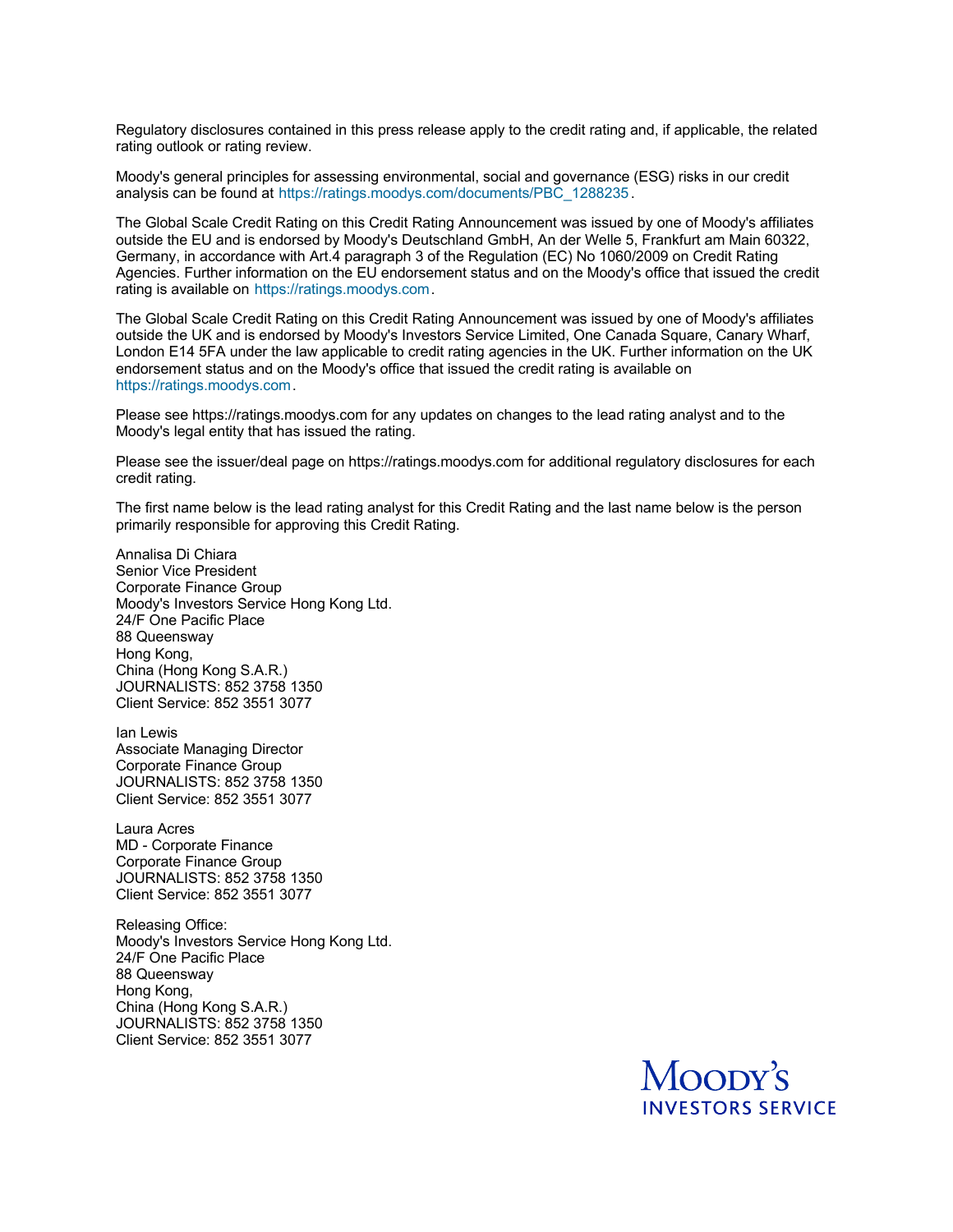© 2022 Moody's Corporation, Moody's Investors Service, Inc., Moody's Analytics, Inc. and/or their licensors and affiliates (collectively, "MOODY'S"). All rights reserved.

**CREDIT RATINGS ISSUED BY MOODY'S CREDIT RATINGS AFFILIATES ARE THEIR CURRENT OPINIONS OF THE RELATIVE FUTURE CREDIT RISK OF ENTITIES, CREDIT COMMITMENTS, OR DEBT OR DEBT-LIKE SECURITIES, AND MATERIALS, PRODUCTS, SERVICES AND INFORMATION PUBLISHED BY MOODY'S (COLLECTIVELY, "PUBLICATIONS") MAY INCLUDE SUCH CURRENT OPINIONS. MOODY'S DEFINES CREDIT RISK AS THE RISK THAT AN ENTITY MAY NOT MEET ITS CONTRACTUAL FINANCIAL OBLIGATIONS AS THEY COME DUE AND ANY ESTIMATED FINANCIAL LOSS IN THE EVENT OF DEFAULT OR IMPAIRMENT. SEE APPLICABLE MOODY'S RATING SYMBOLS AND DEFINITIONS PUBLICATION FOR INFORMATION ON THE TYPES OF CONTRACTUAL FINANCIAL OBLIGATIONS ADDRESSED BY MOODY'S CREDIT RATINGS. CREDIT RATINGS DO NOT ADDRESS ANY OTHER RISK, INCLUDING BUT NOT LIMITED TO: LIQUIDITY RISK, MARKET VALUE RISK, OR PRICE VOLATILITY. CREDIT RATINGS, NON-CREDIT ASSESSMENTS ("ASSESSMENTS"), AND OTHER OPINIONS INCLUDED IN MOODY'S PUBLICATIONS ARE NOT STATEMENTS OF CURRENT OR HISTORICAL FACT. MOODY'S PUBLICATIONS MAY ALSO INCLUDE QUANTITATIVE MODEL-BASED ESTIMATES OF CREDIT RISK AND RELATED OPINIONS OR COMMENTARY PUBLISHED BY MOODY'S ANALYTICS, INC. AND/OR ITS AFFILIATES. MOODY'S CREDIT RATINGS, ASSESSMENTS, OTHER OPINIONS AND PUBLICATIONS DO NOT CONSTITUTE OR PROVIDE INVESTMENT OR FINANCIAL ADVICE, AND MOODY'S CREDIT RATINGS, ASSESSMENTS, OTHER OPINIONS AND PUBLICATIONS ARE NOT AND DO NOT PROVIDE RECOMMENDATIONS TO PURCHASE, SELL, OR HOLD PARTICULAR SECURITIES. MOODY'S CREDIT RATINGS, ASSESSMENTS, OTHER OPINIONS AND PUBLICATIONS DO NOT COMMENT ON THE SUITABILITY OF AN INVESTMENT FOR ANY PARTICULAR INVESTOR. MOODY'S ISSUES ITS CREDIT RATINGS, ASSESSMENTS AND OTHER OPINIONS AND PUBLISHES ITS PUBLICATIONS WITH THE EXPECTATION AND UNDERSTANDING THAT EACH INVESTOR WILL, WITH DUE CARE, MAKE ITS OWN STUDY AND EVALUATION OF EACH SECURITY THAT IS UNDER CONSIDERATION FOR PURCHASE, HOLDING, OR SALE.** 

MOODY'S CREDIT RATINGS, ASSESSMENTS, OTHER OPINIONS, AND PUBLICATIONS ARE NOT INTENDED FOR USE BY RETAIL INVESTORS AND IT WOULD BE RECKLESS AND INAPPROPRIATE FOR RETAIL INVESTORS TO USE MOODY'S CREDIT RATINGS, ASSESSMENTS, OTHER OPINIONS OR PUBLICATIONS WHEN MAKING AN INVESTMENT DECISION. IF IN DOUBT YOU SHOULD CONTACT YOUR FINANCIAL OR OTHER PROFESSIONAL ADVISER.

ALL INFORMATION CONTAINED HEREIN IS PROTECTED BY LAW, INCLUDING BUT NOT LIMITED TO, COPYRIGHT LAW, AND NONE OF SUCH INFORMATION MAY BE COPIED OR OTHERWISE REPRODUCED, REPACKAGED, FURTHER TRANSMITTED, TRANSFERRED, DISSEMINATED, REDISTRIBUTED OR RESOLD, OR STORED FOR SUBSEQUENT USE FOR ANY SUCH PURPOSE, IN WHOLE OR IN PART, IN ANY FORM OR MANNER OR BY ANY MEANS WHATSOEVER, BY ANY PERSON WITHOUT MOODY'S PRIOR WRITTEN CONSENT.

MOODY'S CREDIT RATINGS, ASSESSMENTS, OTHER OPINIONS AND PUBLICATIONS ARE NOT INTENDED FOR USE BY ANY PERSON AS A BENCHMARK AS THAT TERM IS DEFINED FOR REGULATORY PURPOSES AND MUST NOT BE USED IN ANY WAY THAT COULD RESULT IN THEM BEING CONSIDERED A BENCHMARK.

All information contained herein is obtained by MOODY'S from sources believed by it to be accurate and reliable. Because of the possibility of human or mechanical error as well as other factors, however, all information contained herein is provided "AS IS" without warranty of any kind. MOODY'S adopts all necessary measures so that the information it uses in assigning a credit rating is of sufficient quality and from sources MOODY'S considers to be reliable including, when appropriate, independent third-party sources. However, MOODY'S is not an auditor and cannot in every instance independently verify or validate information received in the rating process or in preparing its Publications.

To the extent permitted by law, MOODY'S and its directors, officers, employees, agents, representatives, licensors and suppliers disclaim liability to any person or entity for any indirect, special, consequential, or incidental losses or damages whatsoever arising from or in connection with the information contained herein or